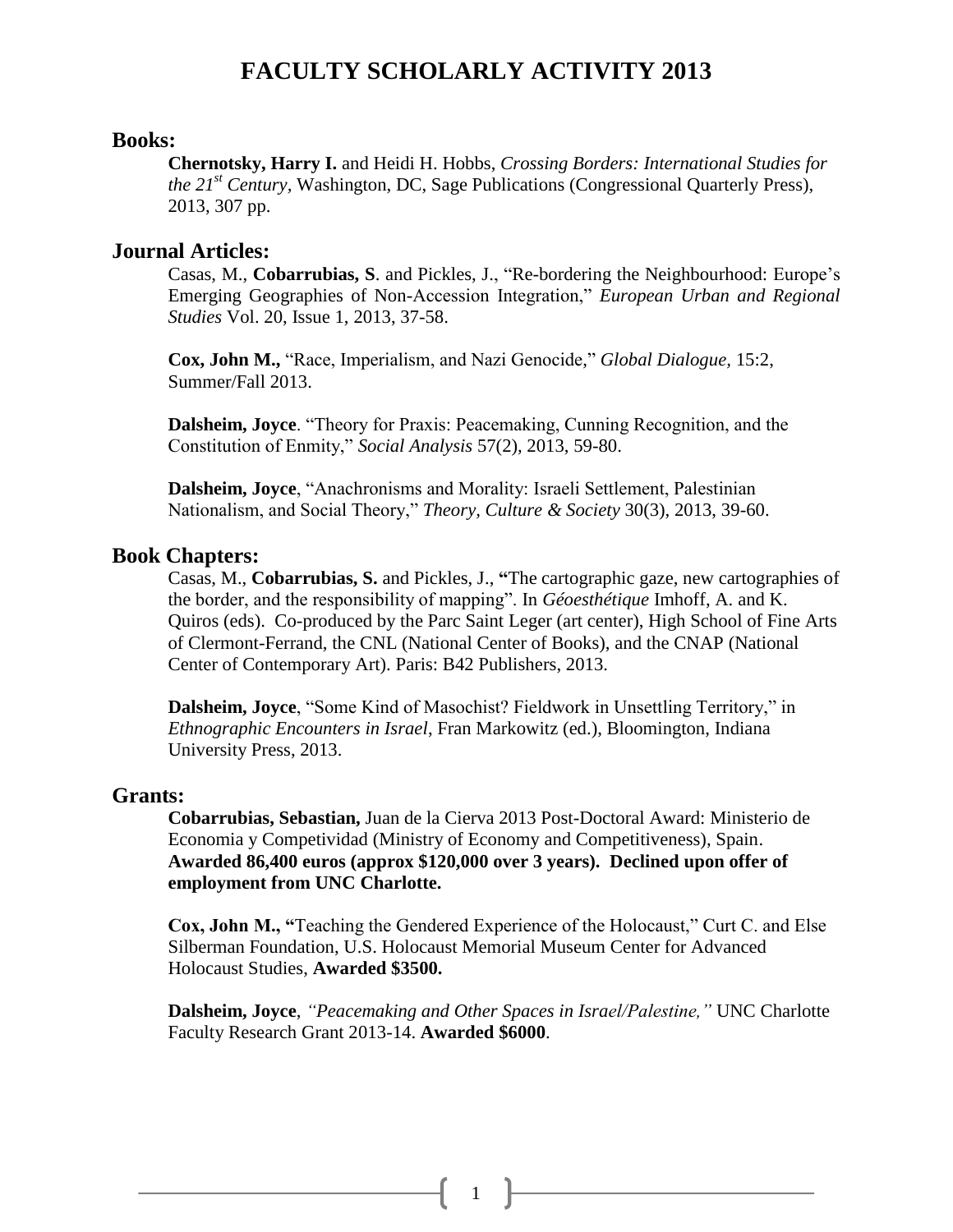# **Conference Participation:**

# **Chernotsky, Harry I.**

Roundtable Organizer, Chair and Panelist: "Integrating Multiple Perspectives into Core International Studies Curricula," International Studies Association, Annual Meeting, April 2013.

Paper Presentation: "Standardizing the International Studies Curriculum: Toward the Development of Common Student Learning Outcomes," Phi Beta Delta Honor Society for International Scholars, Annual Meeting, April 2013.

Invited Guest Speaker/Workshop: "Preparing Students for the World Stage: A Modern Approach to International Studies," Annual Meeting, NAFSA: The Association of International Educators," May 2013.

Invited Guest Speaker/Workshop: "Navigating a Global World: Preparing for the Journey," The Graduate School, University of Cantabria (Santander, Spain), December 2013.

Roundtable Organizer and Chair: "US Foreign Policy Challenges Facing Obama II," International Studies Association – South, Annual Meeting, October 2013.

Roundtable Panelist: "US Foreign Policy Challenges Facing Obama II: The Middle East," International Studies Association-South, Annual Meeting, October 2013.

## **Cobarrubias, Sebastian**

Roundtable Participant: "Points of Convergence and divergence in (North) Trans-Atlantic Relations: E.U.rope and the United States," The Joseph M. Scolnick, Jr. Memorial Roundtable, *International Studies Association-South*, Annual Meeting October 2013.

#### **Cox, John M.**

Paper: "Uses and Misuses of the Holocaust in the Israeli-Arab Conflict." Presented at Holocaust Metaphor: Cultural Representations of Traumatic Pasts in the 20th Century Symposium, Zaragoza, Spain, May 2013.

Paper: "The Convergence of Racism and Anti-Semitism in Nazi Genocide," World History Association, Annual Meeting, June 2013.

Paper: "The Memoir as Literary Text: Reading Women's Testimonies with Undergraduate Students," German Studies Association, Annual Meeting, October 2013.

Paper (Co-authored): "You Say You Want a Revolution? A New Analysis of John Lennon's Political Music," Protest Music in the Twentieth Century Conference, Complesso Monumentale di San Micheletto, Lucca, Italy, [did not attend; co-author, Dave Thurmaier, Univ. of Missouri-Kansas City, presented the paper, November 2013].

# **Dalsheim, Joyce**

Paper: "Unusual Convergences: Peacemaking and Other Spaces in Israel/Palestine," American Ethnological Association and the Association for Political and Legal Anthropology, Joint Meetings, **(**April 2013).

2  $\|$